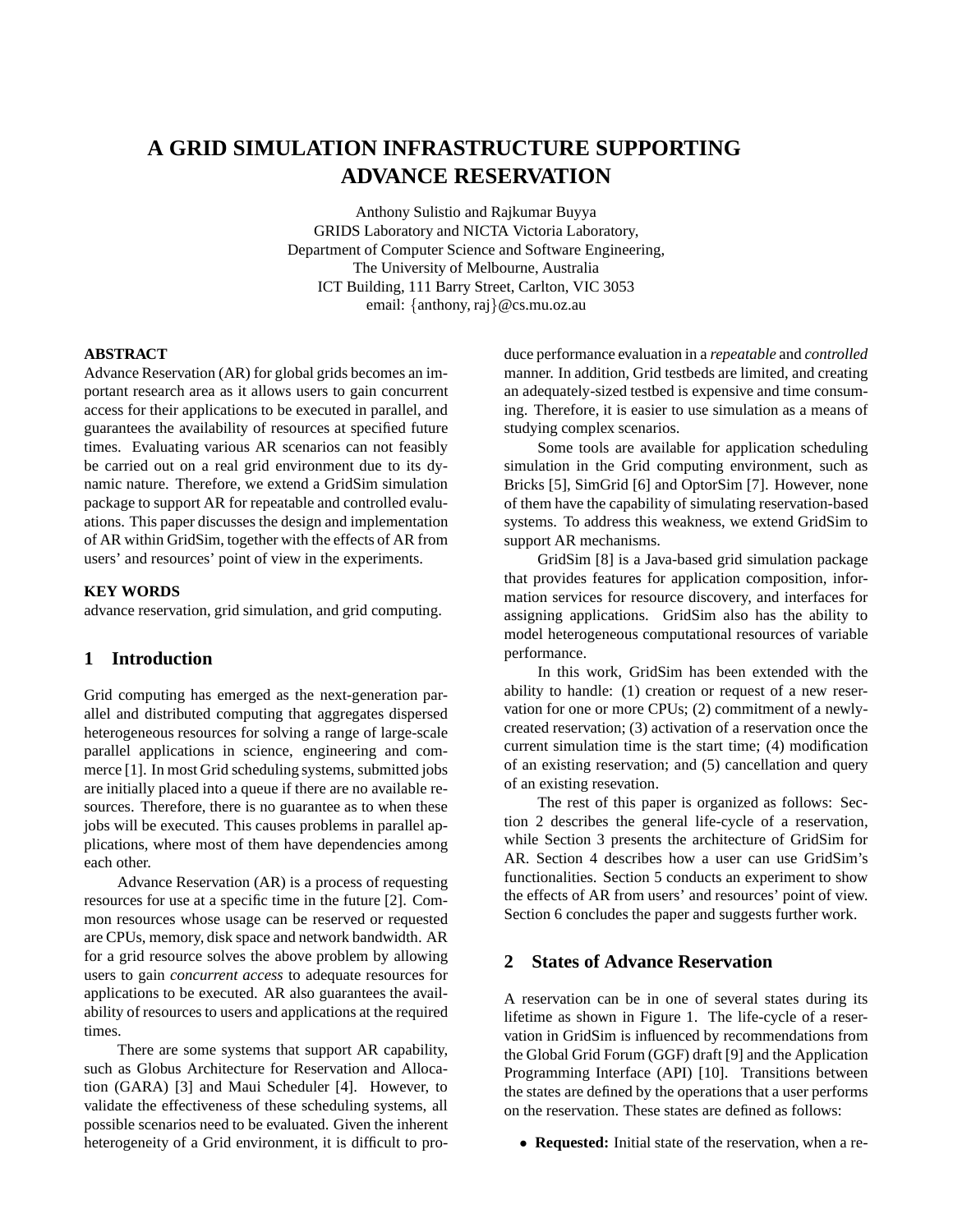

Figure 1. A state transition diagram for advance reservation



Figure 2. A GridSim resource class diagram



quest for a reservation is first made.

- **Rejected:** The reservation is not successfully allocated due to full slots, or an existing reservation has expired.
- **Accepted:** A request for a new reservation has been approved.
- **Committed:** A reservation has been confirmed by a user before the expiry time, and will be honoured by a resource.
- **Change Requested:** A user is trying to alter the requirements for the reservation prior to its starting. If it is successful, then the reservation is committed with the new requirements, otherwise the values remain the same.
- **Active:** The reservation's start time has been reached. The resource now executes the reservation.
- **Cancelled:** A user no longer requires a reservation and requests that it is to be cancelled.
- **Completed:** The reservation's end time has been reached.
- **Terminated:** A user terminates an active reservation before the end time.

The following sections describe the implementation and usage of these states into GridSim.

### **3 GridSim Resource Design**

In GridSim, a grid resource is represented by a GridResource object. Each GridResource object contains only one scheduler of type AllocPolicy class. In this case, the GridResource only acts as an interface

Figure 3. A queueing network model for the GridSim scheduling system

between users and the local scheduler, and it is up to the scheduler to handle and to process submitted jobs. This approach gives the flexibility to implement various scheduling algorithms for a specific resource-based system. Currently, GridSim has TimeShared and SpaceShared objects that use Round Robin and First Come First Serve (FCFS) approaches respectively.

To support AR in GridSim, a new type of resource entity named ARGridResource inherited from GridResource is added as shown in Figure 2. Similarly, a new abstract scheduler class called ARPolicy inherited from AllocPolicy is also added. The extension to the current grid resource architecture is needed to incorporate the states of AR as discussed earlier.

The advantage of this design is that adding a new scheduler does not require modification of existing resource and/or other scheduling classes. Creating a new scheduler is as simple as extending the AllocPolicy or ARPolicy class, and implementing the required abstract methods. For an example, ARSimpleSpaceShared as shown in Figure 2, is a child of ARPolicy class, that uses FCFS approach to schedule reserved jobs.

### **3.1 System Model**

GridSim mainly focuses on simulating computational grids. In this context, GridResource entities in GridSim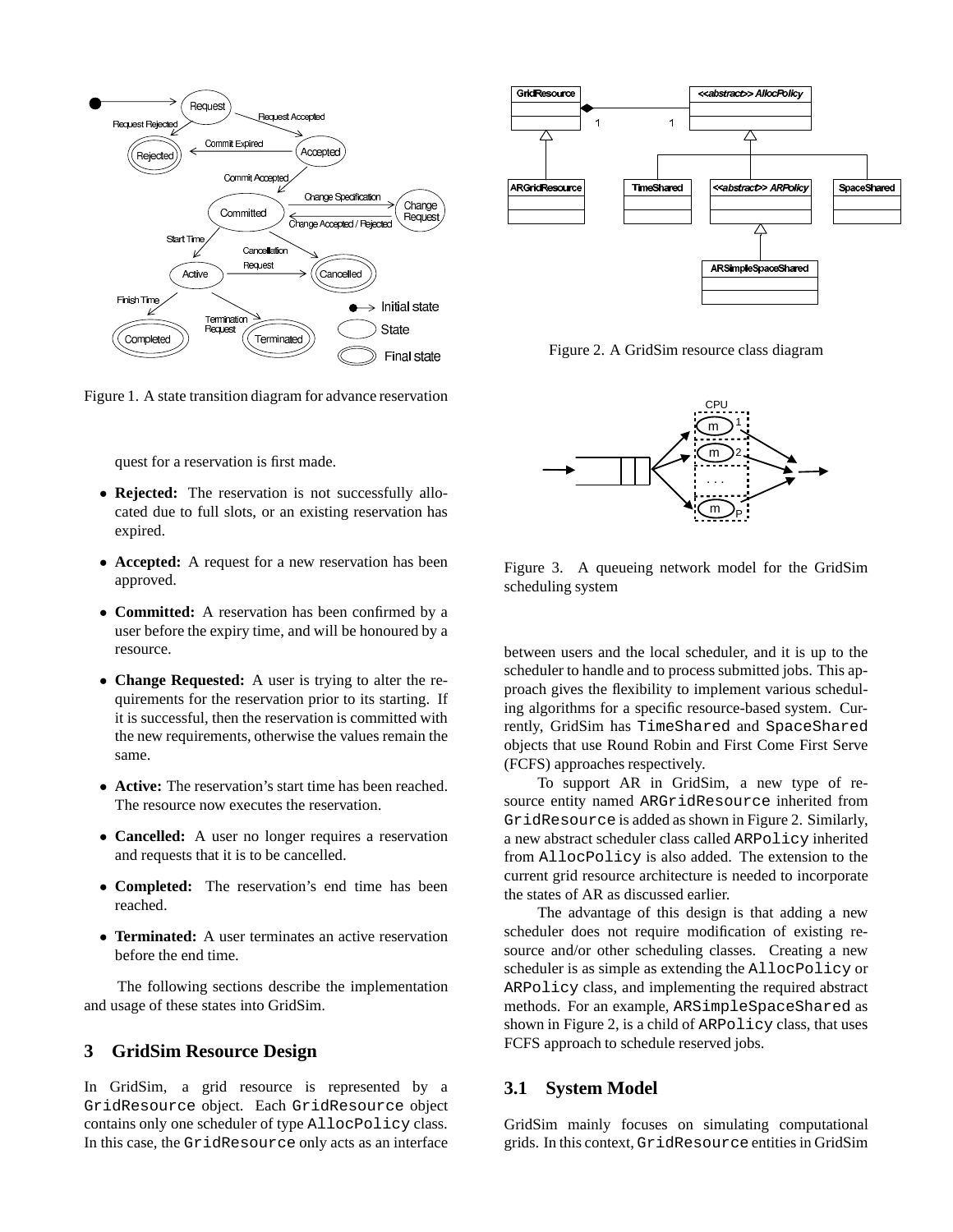

Figure 4. Flowchart for requesting a new reservation

are mainly related to processing capability and the cost of processing. Currently, a scheduler within a grid resource focuses on reserving CPUs. An open queueing network model of a resource is considered as seen in Figure 3. There is a finite buffer with size  $S$  to store objects waiting to be processed by one of P independent CPUs. They are connected by a high-speed network with negligible communication delays.  $m$  is the CPU speed, measured in the form of Million Instructions Per Second (MIPS) rating as per SPEC (Standard Performance Evaluation Corporation)[11] benchmarks. CPUs can be homogeneous or heterogeneous. For homogeneous ones, all  $m$  have the same MIPS rating. Different m exist for heterogeneous CPUs.

# **3.2 Scheduling System for Advance Reservation**

Currently, GridSim uses FCFS approach for the ARSimpleSpaceShared object for a reservationbased system. For requesting a new reservation, Figure 4 shows the steps needed. A scheduler must find any potential conflicts with existing reservations or an empty slot for determining to accept/reject a new request. Before further explanation of the details of the algorithm for finding an empty reservation slot, the following parameters are defined:

• *List*: A reservation list. An accepted reservation is stored and sorted into this list, based on its start time.

- $tempList$ : A temporary list to store *List* indexes.
- $R_i$ : the *i*-th reservation object in *List*.
- $R_{new}$ : A new reservation.
- *start*<sub>i</sub>: Start time for  $R_i$ .
- start<sub>new</sub>: Start time for  $R_{new}$ .
- $finish_i$ : Finish time for  $R_i$ .
- $finish_{new}$ : Finish time for  $R_{new}$ .
- $CPU_i$ : Number of CPU required by  $R_i$ .
- $CPU_{reserv}$ : Total number of CPU reserved by other reservations.
- $CPU_{new}$ : Number of CPU required by a new request.
- $CPU_{resource}$ : Total number of CPU owned by a resource.

Algorithm 1 explains how GridSim's scheduler finds an empty reservation slot. Lines (1) to (2) are for a simple case, where no reservations exist. Hence, the scheduler will accept a new request straight away. If List is not empty, then line (4) to (9) finds reservations that might be conflicting with a new request. Line (6) handles a case where a reservation is within the  $start_{new} \longrightarrow finish_{new}$  interval. By storing indexes of all reservations that lay within this time interval,  $CPU_{reserv}$  can be calculated as in line (13).

| <b>Algorithm 1</b> Finding an empty slot |                                                                     |  |  |  |  |  |
|------------------------------------------|---------------------------------------------------------------------|--|--|--|--|--|
|                                          | 1: if $List$ is empty then                                          |  |  |  |  |  |
| 2:                                       | no conflict found. Hence, accepts a new reservation.                |  |  |  |  |  |
|                                          | $3:$ else                                                           |  |  |  |  |  |
| 4:                                       | <b>for</b> $i = 0$ to List size $-1$ <b>do</b>                      |  |  |  |  |  |
| 5:                                       | put i into $tempList$ if one of the following prop-                 |  |  |  |  |  |
|                                          | erties are true:                                                    |  |  |  |  |  |
| 6:                                       | $-start_{new} \leq start_i \&\&\,finish_{new} \geq finish_i$        |  |  |  |  |  |
| 7:                                       | $-start_{new} \leq finish_i$                                        |  |  |  |  |  |
| 8:                                       | $-finish_{new} \leq finish_i$                                       |  |  |  |  |  |
| 9:                                       | end for                                                             |  |  |  |  |  |
| 10:                                      | if $tempList$ is empty then                                         |  |  |  |  |  |
| 11:                                      | no conflict found. Hence, accepts this reservation.                 |  |  |  |  |  |
| 12:                                      | else                                                                |  |  |  |  |  |
| 13:                                      | calculate $CPU_{reserv}$ if $start \longrightarrow end$ time inter- |  |  |  |  |  |
|                                          | val for a reservation overlaps with others                          |  |  |  |  |  |
| 14:                                      | if $CPU_{reserv} + CPU_{new} \le CPU_{resource}$ then               |  |  |  |  |  |
| 15:                                      | empty CPUs found. Hence, accepts this reser-                        |  |  |  |  |  |
|                                          | vation.                                                             |  |  |  |  |  |
| 16:                                      | else                                                                |  |  |  |  |  |
| 17:                                      | no empty CPUs found. Hence, rejects this                            |  |  |  |  |  |
|                                          | reservation                                                         |  |  |  |  |  |
| 18:                                      | end if                                                              |  |  |  |  |  |
| 19:                                      | end if                                                              |  |  |  |  |  |
|                                          | $20:$ end if                                                        |  |  |  |  |  |
|                                          |                                                                     |  |  |  |  |  |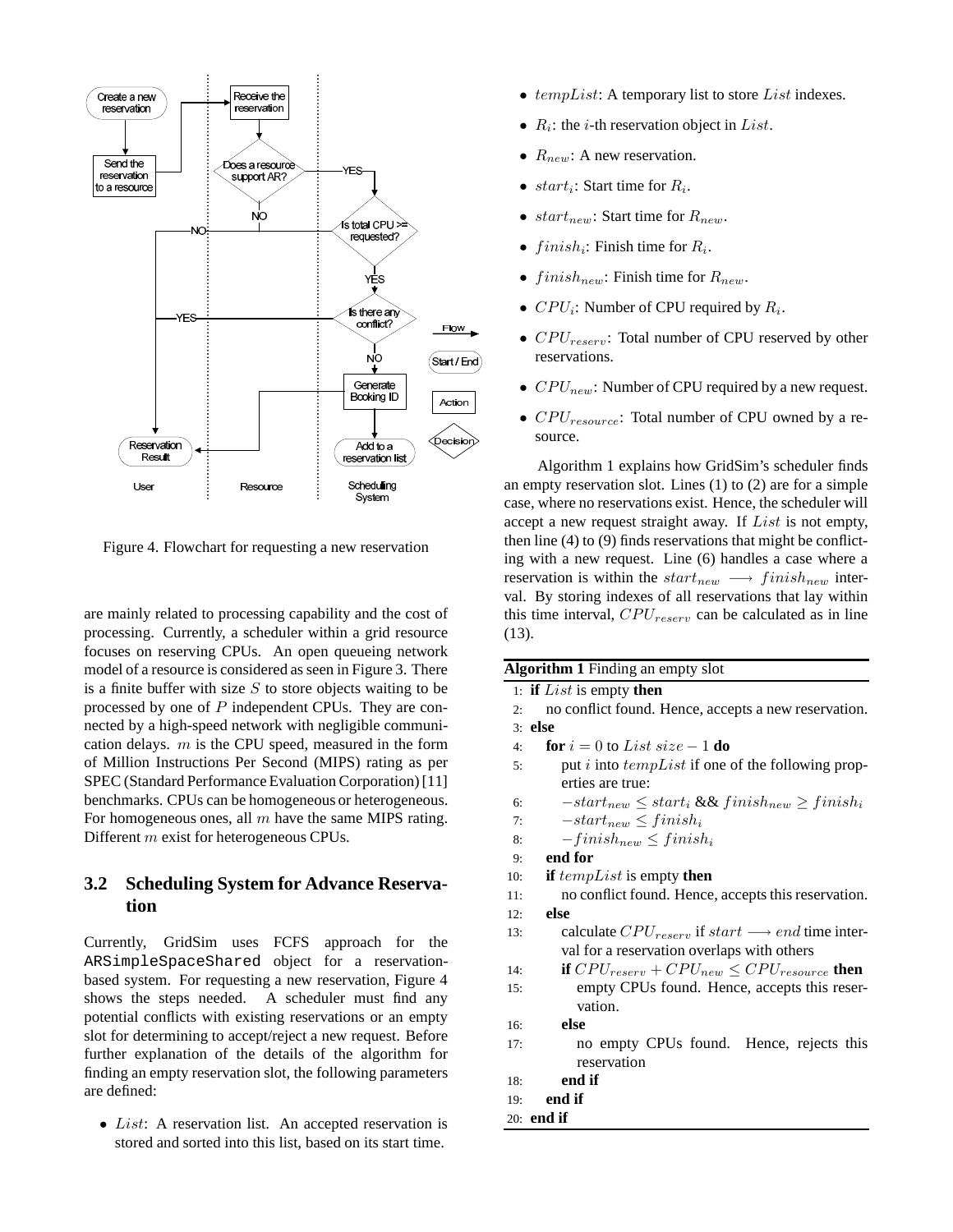| AdvanceReservation                                                                        |  |  |  |  |
|-------------------------------------------------------------------------------------------|--|--|--|--|
| -transaction <sup>ID</sup> : int<br>-booking: ArrayList                                   |  |  |  |  |
| timeZone: double                                                                          |  |  |  |  |
| +AdvanceReservation(name:String.baudRate:double)                                          |  |  |  |  |
| +AdvanceReservation(name:String.baudRate:double.timeZone:double)                          |  |  |  |  |
| +createReservation(startTime:long,endTime:long,numCPU:int,resourceID:int): String         |  |  |  |  |
| +createReservation(startTime:long,duration:int,numCPU:int,resourceID:int): String         |  |  |  |  |
| +createReservation(startTime:Calendar,endTime:Calendar,numCPU:int,resourceID:int): String |  |  |  |  |
| +commitReservation(bookingID:String): int                                                 |  |  |  |  |
| +commitReservation(booking D. String, gl. Gridlet): int                                   |  |  |  |  |
| +commitReservation(bookingID:String,list:GridletList): int                                |  |  |  |  |
| +modifyReservation(bookingID:String,obj:ARObject): int                                    |  |  |  |  |
| +queryReservation(bookingID:String): int                                                  |  |  |  |  |
| +cancelReservation(bookingID:String): int                                                 |  |  |  |  |

Figure 5. AdvanceReservation class diagram

# **4 GridSim API**

The GridSim client-side API for AR is encoded in the method calls of the AdvanceReservation class as shown in Figure 5. In this class diagram, attributes and methods are prefixed with characters  $+$  and  $-$  indicating access modifiers public and private respectively. Due to space constraints, only few methods are drawn and discussed in this paper. Detailed API of this class can be found on the GridSim website [12].

The transactionID attribute is a unique identifier for a reservation, and is used to keep track of each transaction or method call associates with the reservation. The booking list is an important attribute to store reservations that have been accepted and/or committed. In the AdvanceReservation object, timeZone is a very important attribute as resources are located geographically in different time zone. Hence, a user's local time will be converted into a resource's local time when the resource receives a reservation.

For creating or requesting a new reservation, a user needs to invoke the createReservation() method. Before running a GridSim program, an initialization of some parameters is required. One of the parameters is the simulation start time  $T_s$ .  $T_s$  can be a current clock time represented by a Java's Calendar object. Therefore, a reservation's start time needs to be ahead of  $T_s$ . The start time can be of type Calendar object or long representing time in milli seconds. Reservations can also be done immediately, i.e. the current time is being used as the start time with or without specifying a duration time.

If a new reservation has been accepted, then the createReservation() method will return a unique booking id as a String object. Otherwise, it will return an approximate busy time in the interval of 5, 10, 15, 30 and 45 in time units. The time unit can be in seconds or minutes or hours. If a request is rejected, the user can negotiate with the resource by modifying the requirements, such as reducing the number of CPUs needed or shortening

the duration time.

Once a request for a new reservation has been accepted, the user must confirm it before the expiry time of this reservation by invoking the commitReservation() method. The expiry time is determined by the resource or its scheduler. The commitReservation() method returns an integer value representing error or success code.

Committing a reservation acts as a contract for both the resource and the user. By committing, the resource is obliged to provide CPUs at the specified time for a certain period. A reservation confirmation, as depicted in Figure 5, can be done in one of the following ways:

- committing first before the expiry time by sending a booking id. Then, once a job is ready, committing it again with the job attached before the reservation's start time.
- committing before the expiry time together with a job if reserving only one CPU. In GridSim, a job or an application is represented by a Gridlet object.
- committing before the expiry time together with a list of jobs if reserving two or more CPUs. A GridletList object is a linked-list of Gridlet objects. This approach is highly desirable for parallel applications as mentioned in Section 1.

The queryReservation() method aims to find out the current status of the overall reservation. Cancellation and modification of the reservation can be done by invoking cancelReservation() and modifyReservation() respectively.

The overall sequence from a new reservation until the completion of jobs is captured in Figure 6.

# **5 Simulation Results and Discussions**

# **5.1 Experiment Setups**

The experiment models and simulates four resources with different characteristics, configurations and capabilities. The four selected resources mentioned in [8] are included in this experiment based on their location. A new cluster resource in our University is also modeled. Table 1 summarizes all the resource relevant information. The processing ability of these CPUs in simulation time units is modeled after the base value of SPEC CPU (INT) 2000 benchmark ratings published in [13].

This experiment simulates a scenario demonstrating GridSim's ability to handle AR functionalities. In addition, this experiment aims to find out the effects of AR from users' and resources' point of view. The following simulation setups are carried out:

• Five created resources, each able to handle AR functionalities.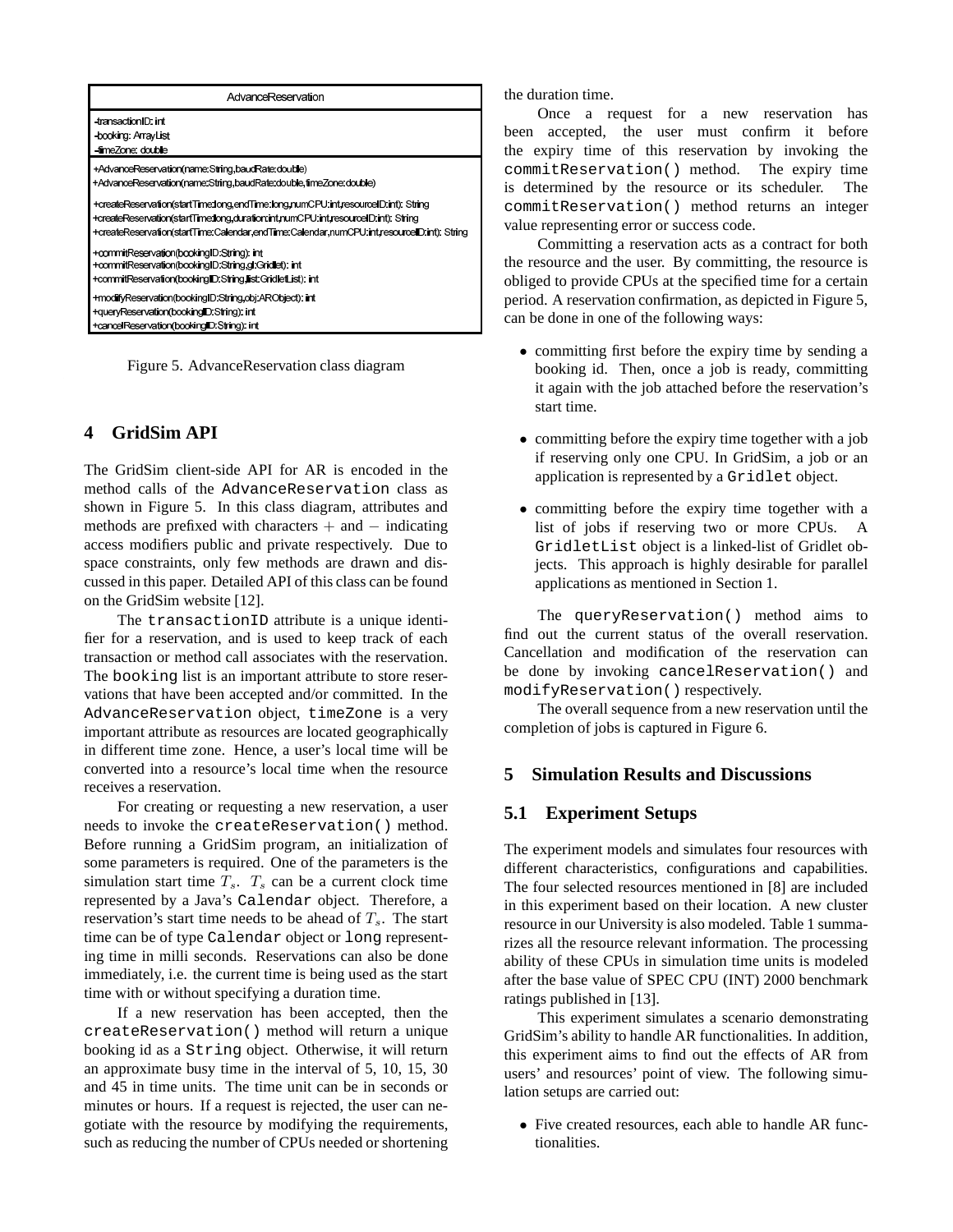| <b>Resource Name</b> | Simulated resource characteristics: | host name                  | A SPEC       | Num    | Time zone |
|----------------------|-------------------------------------|----------------------------|--------------|--------|-----------|
| in simulation        | vendor, type, OS                    | and location               | Rating $(m)$ | CPU(P) | (GMT)     |
| R <sub>0</sub>       | Compaq, AlphaServer, Tru64 UNIX     | grendel.vpac.org           | 515          |        | $+10$     |
|                      |                                     | VPAC, Melbourne, Australia |              |        |           |
| R1                   | Intel, Pentium4 2GHz, Linux         | manjra.cs.mu.oz.au         | 684          | 13     | $+10$     |
|                      |                                     | Melbourne Univ., Australia |              |        |           |
| R <sub>2</sub>       | SGI, Origin 3200, IRIX              | onyx3.zib.de               | 410          | 16     | $+2^{*}$  |
|                      |                                     | ZIB, Berlin, Germany       |              |        |           |
| R <sub>3</sub>       | SGI, Origin 3200, IRIX              | mat.ruk.cuni.cz            | 410          | 6      | $+2^*$    |
|                      |                                     | Charles Univ., Prague,     |              |        |           |
|                      |                                     | Czech Republic             |              |        |           |
| R <sub>4</sub>       | Sun, Ultra, Solaris                 | pitcairn.mcs.anl.gov       | 377          | 8      | $-5^{*}$  |
|                      |                                     | ANL, Chichago, USA         |              |        |           |

Table 1. Testbed resources simulated using GridSim.

∗ denotes daylight saving time (+1 hour) occurred in this area at the time of writing this paper.



Figure 6. A sequence diagram for performing a new reservation in GridSim

- 50 created users, each with 100 Jobs.
- Job size is uniformly distributed in [500,000 ... 8,000,000] in Millions Instructions (MI) unit.
- Poisson distribution is used for job arrival time. Average jobs for all users per time unit is 5.
- Assuming 1 simulation time is equivalent to 1 minute, maximum arrival time for this experiment is 500 minutes.
- Sending jobs are uniformly distributed among the five resources as mentioned in Table 1.
- Only concerns scheduling jobs to empty CPUs. All resources and users are assumed to have same network bandwidth and I/O operations.
- A scheduler from each resource will start the job at the requested start time.

In addition, a reservation job can be restartable or non-restartable. A restartable job means a job will be paused if running longer than allocated, then resume execution from the point where it was paused if there is an empty CPU. A non-restartable job means a job will be executed from start until finish or be pre-empted by a scheduler, and straight away the finished or partially completed job sent back to a user. For this experiment, only 0%, 10% and 20% of total jobs using reservations and it follows similar approach done by [2]. However, experiments conducted in [2] use workload traces taken from supercomputersin Argonne National Laboratory (ANL) [14], the Cornell Theory Center (CTC) [15], and the San Diego Supercomputer Center (SDSC) [16].

# **5.2 Advance Reservation Analysis**

The metrics used in this experiment are the Mean Waiting Time (MWT) and Mean Offset from requested reservation Time (MOT). MWT is the average amount of time that jobs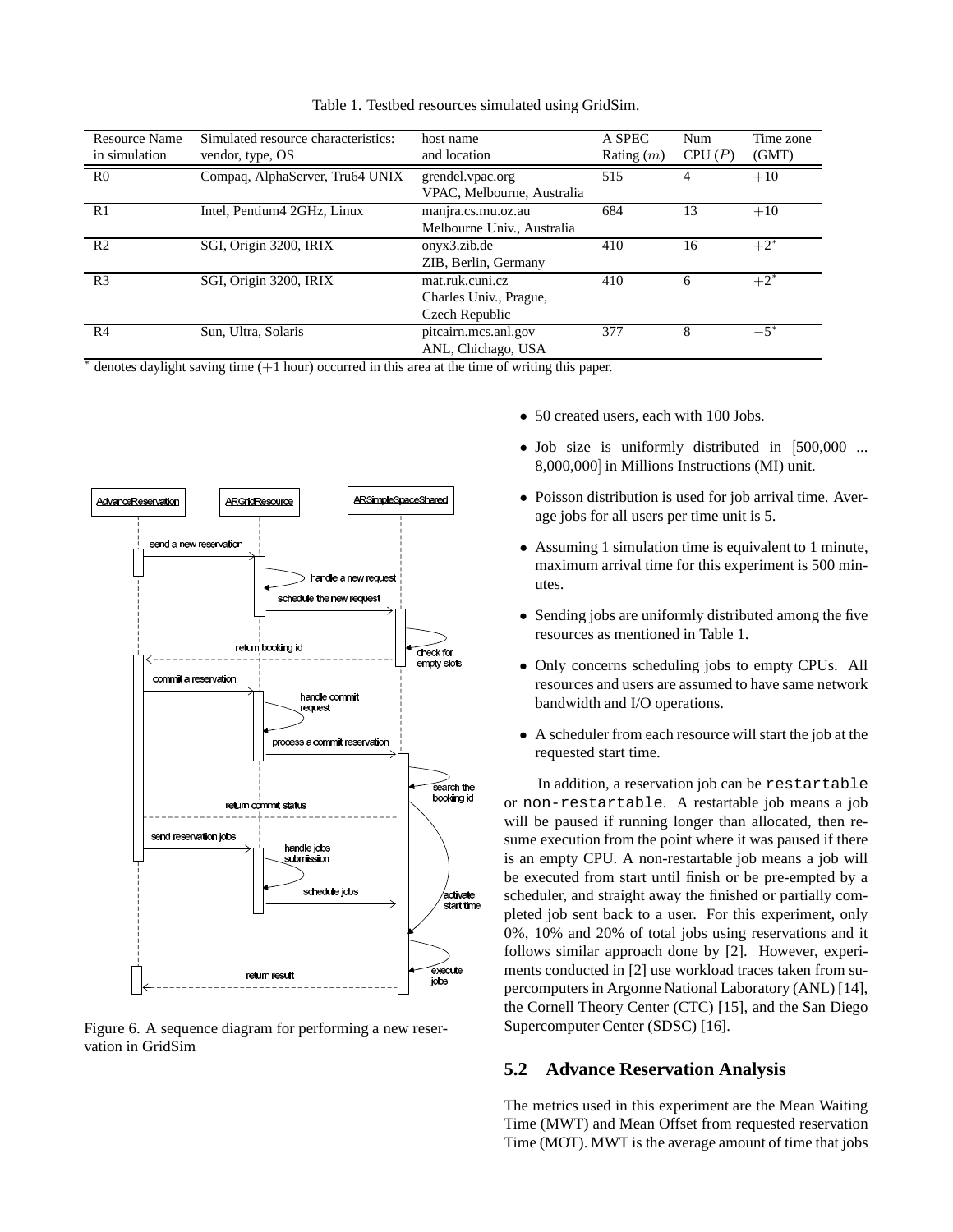

Figure 7. Mean Waiting Time

have to wait before receiving resources. It examines the effect of a reservation-based system on a scheduler's performance. MOT is the average difference between users' initial start time to the actual guaranteed or obtained start time. It measures how well the scheduler performs at satisfying reservation requests.

Achieving accurate prediction of a job's execution time is a difficult problem for AR. Therefore, the effects of the job's estimation on resource utilization and on the number of rejections are presented. For a non-restartable job, a reservation must have an overestimated completion time so a job can finish executing without the risk of running out of time and being pre-empted. For a restartable job, underestimated completion time is allowed as the scheduler will put it into a queue if completion time takes longer than allocated.

# **5.2.1 Mean Waiting Time**

Figure 7 displays the impact on MWT of queued jobs when reservations are enabled in all resources. For all the jobs in five resources, queue wait times increase an average of 20% when 10% of the jobs are reservations and 71% when 20% of the jobs are reservations.

# **5.2.2 Mean Offset Time**

Figure 8 displays MOT of 0%, 10% and 20% jobs using reservations for all five resources. The figure shows that the offset is larger when there are more reservations. 0% reservations mean that they are immediate reservations with current time as the start time. These immediate reservations also have duration and number of CPUs requested. When comparing between immediate and advanced reservations, the result benefits significantly to jobs that request resources ahead of time. For 10% reservations, the mean difference from requested reservation time is 48 minutes. For 20% reservations, the mean difference is 62 minutes. This is an increase of 29% over the mean difference from



Figure 8. Mean Offset Time



Figure 9. Number of utilization

requested reservation time when 10% of the jobs are reservations.

# **5.2.3 Resource Utilization**

Figure 9 displays the utilization of resources being simulated in this experiment. When reservations are supported, resource utilization drops to between 60% and 80%. The result finds that utilization does not change for restartable jobs. This is because when they are running longer, they will be put into a queue if a slot is taken and will be processed later. In this experiment, restartable jobs are given an underestimated completion time. In constrast, non-restartable jobs are given an overestimated completion time to prevent from being pre-empted by other reservations. As a result, resource utilization is lower as most nonrestartable jobs are finished earlier.

### **5.2.4 Number of Rejections**

Figure 10 displays the number of rejections for requesting new reservations in this experiment. It is expected that as more reservations are requested, the number of rejections will be higher. Non-restartable jobs have a higher rejection rate since they request a longer duration time.